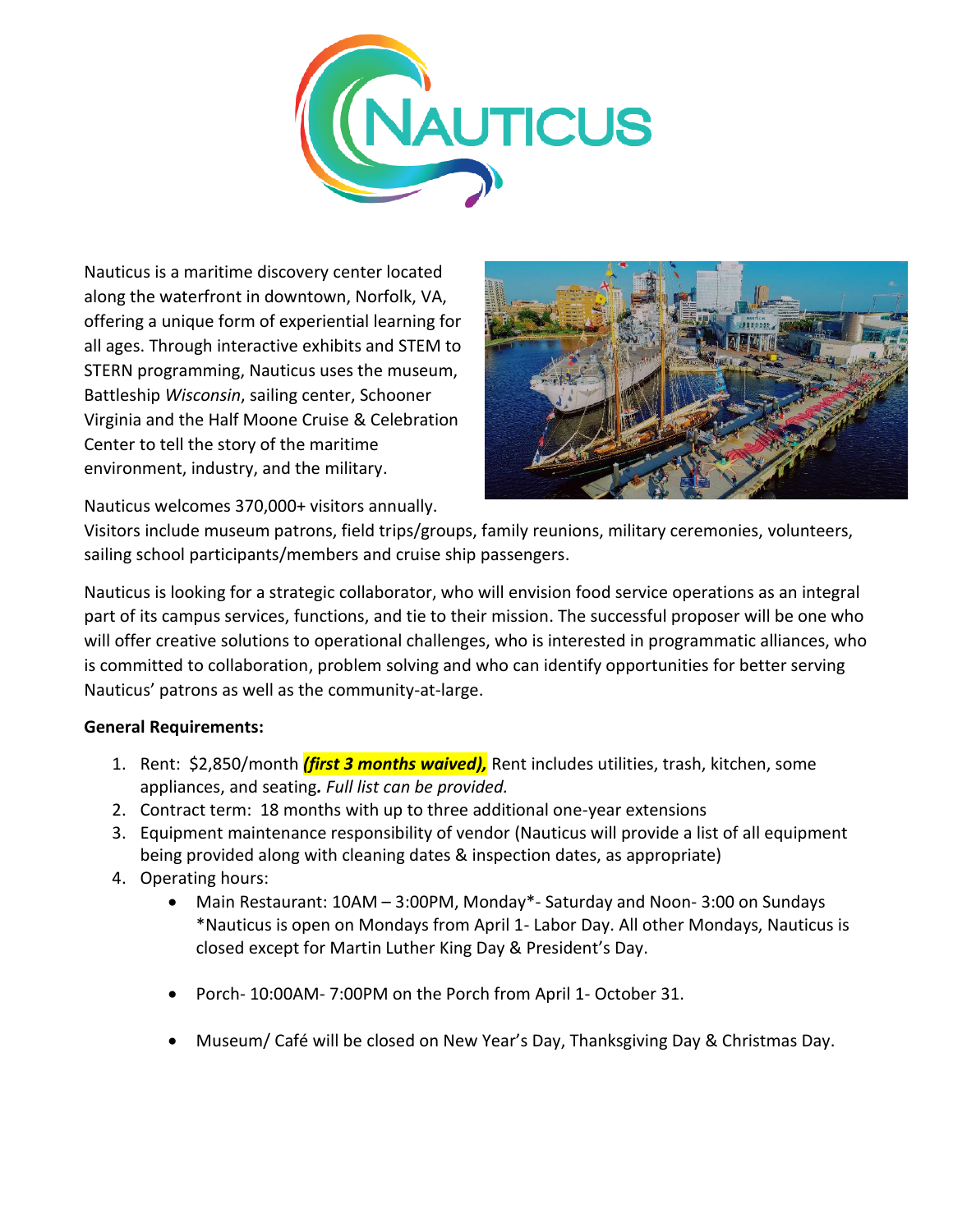- Extended hours: Contractor agrees to work collaboratively with Nauticus to provide food service during extended hours for special events as requested.
- 5. Full menu/pricing needed for review prior to start & must include:
	- 25% Staff, member & visitor discount
	- Group box lunch menu/pricing Includes tour groups & internal groups such as overnights, etc.
	- Nauticus internal events Contractor will negotiate menus, pricing, schedules, etc., with the Nauticus Events Director and/or the Nauticus staff member responsible for the event. This internal meeting and event menu should be provided at a discounted rate of 25%.
	- Internal and Public Events: Contractor should provide a catering menu for Nauticus meetings that provide for a variety of coffee/tea service breaks, and lunch service that are appropriate for service in a meeting environment. This menu should be available to staff so that they may easily order catering for meetings held within the Museum.
	- The contractor should provide special consideration on pricing for Nauticus fundraising event, which are held annually (traditionally in May & September) – subject to change.
- 6. Management, operations plan, team members, and approach to food and sustainability: A written detailed plan for the Cafe and Catering operations (if applicable) for the first 18 months including a description of proposed staffing, actual menus, price ranges, food service to be offered, detailed marketing plans with budget, proposed budgets for year one, hours of operation, and other pertinent details. In addition, identification of accounting system capabilities that will supply full monthly financials for cafe and catering activities to Nauticus. Please also address plan for a catering manager for events outside regular restaurant operations, as well as onsite manager, chef and key staff with resumes or statements of qualifications. Nauticus is looking for a creative effort on part of a contractor who would look at this operation beyond the information provided. We would also like to learn about your approach to food, local ingredients, and sustainable/green practices.
- 7. Green and Sustainable Practices Contractor will outline practices for restaurant operations that comply with Nauticus' green-building principles (Nauticus is a certified Virginia Green Travel Attraction)
- 8. Marketing plan to address downtown community needed for review
- 9. General décor and restaurant name subject to Nauticus approval

## **Other:**

- 1. Separate plan needed to address Porch (hours, staffing, pricing, alcohol sales, etc.)
- 2. *WinterFest on the Wisconsin* (Nauticus signature holiday event/fundraiser from mid-November-January 1) is not part of this contract, though Nauticus may engage vendor for WF separately (no café or porch opening unless approved by Nauticus for WF)